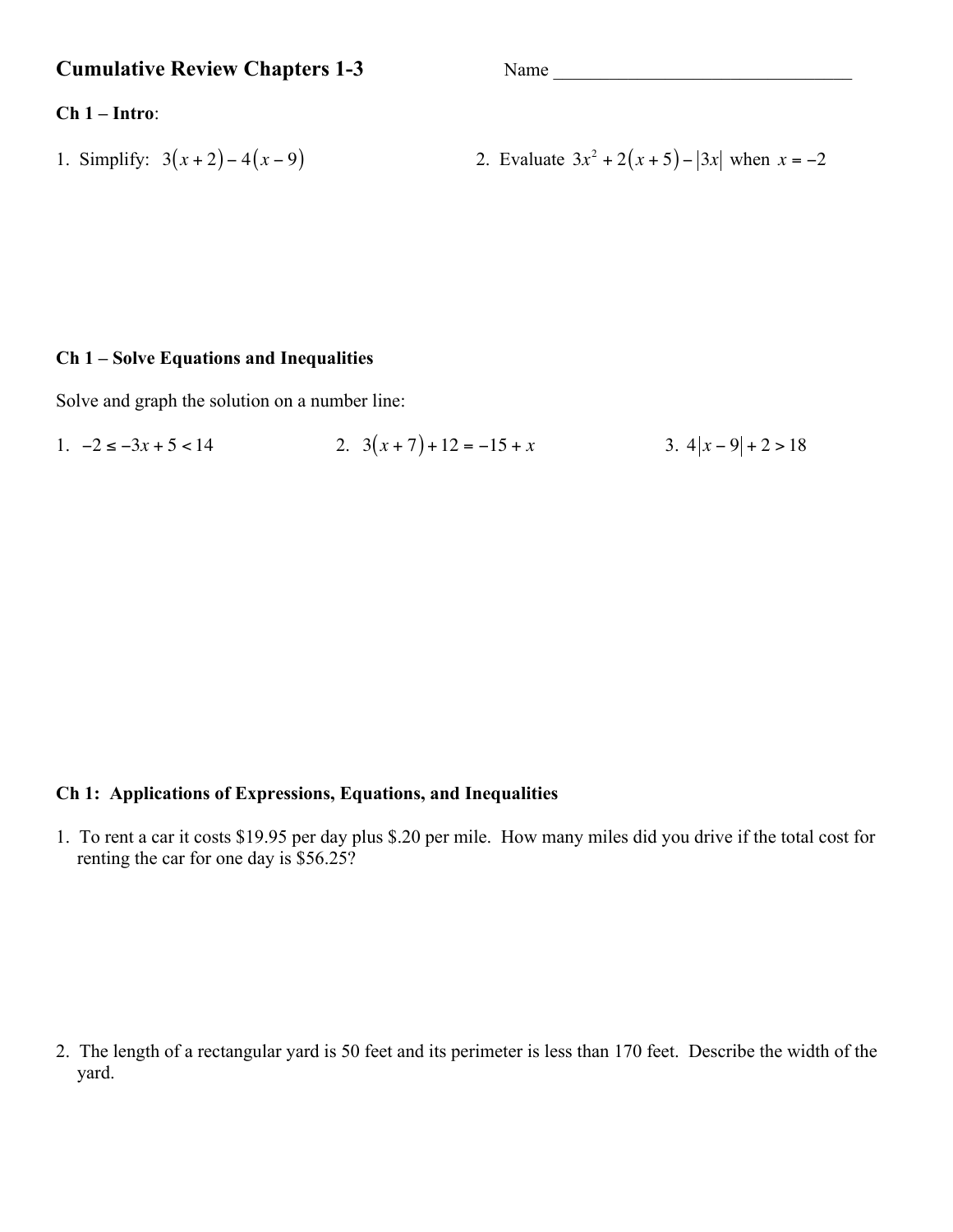# **Ch 2: Functions**

1. Is it a function? Explain.







| c) | $\boldsymbol{\chi}$ | $\mathcal V$ | u, |
|----|---------------------|--------------|----|
|    | $\mathcal{D}$       | ┍            |    |
|    | 2                   | 6            |    |
|    |                     | 6            |    |



2. If  $f(x) = 2x - 5$  and  $g(x) = -3x + 4$ , find the following:

a)  $f(3)$  b)  $g(-2)$  c)  $f(-1) + g(3)$ 

# **Ch 2: Linear Functions, Graphs, and their Applications**

1. Explain how to determine if 2 lines are parallel or perpendicular by looking only at the equations.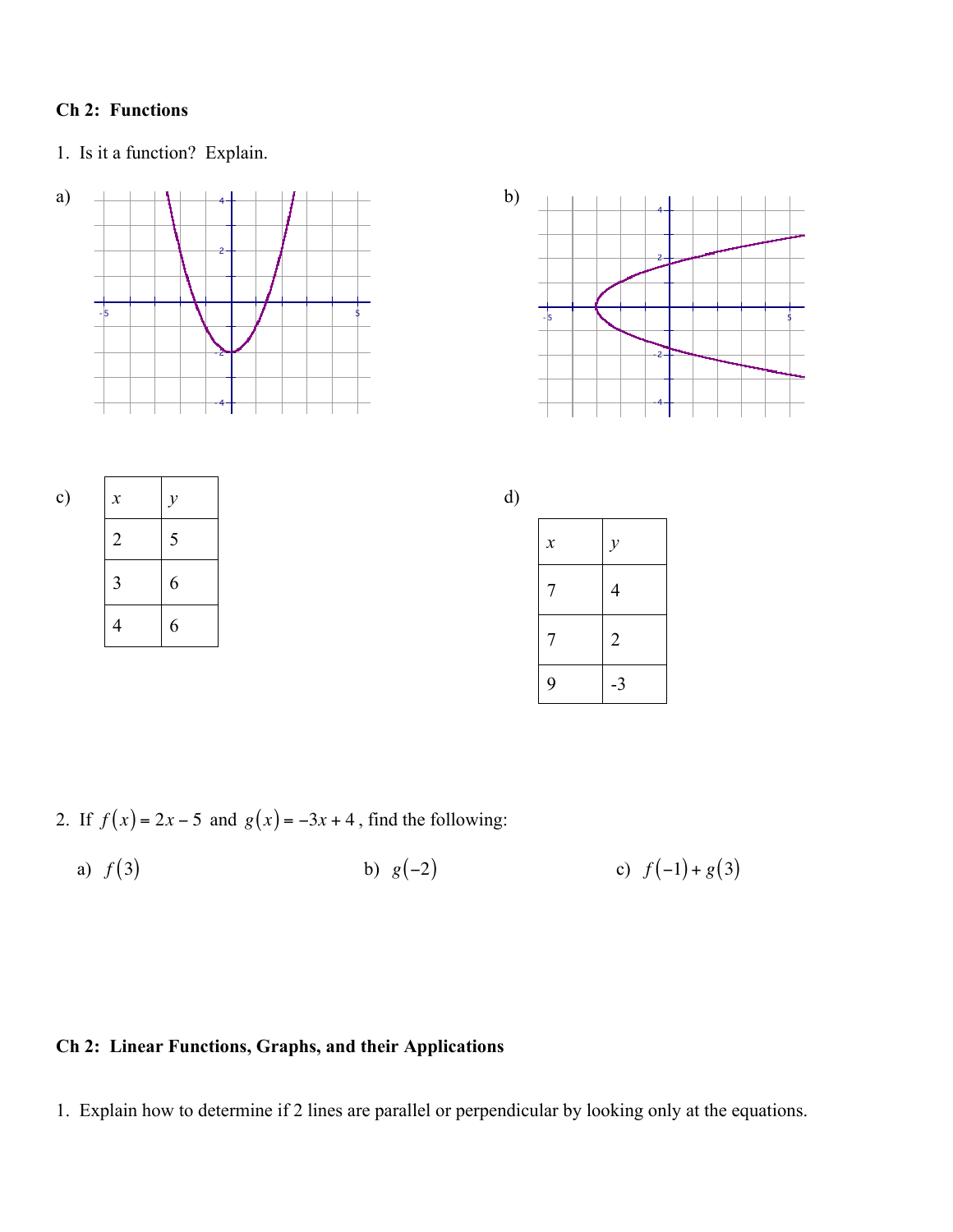2. Graph  $3x - 4y = -12$ . Find the slope, x-intercept, and y-intercept.



3. There were 174 words typed in 3 minutes. There were 348 words typed in 6 minutes.

a) Write the equation of the line (in all three forms) to represent the words typed in x minutes.

Point-Slope Form \_\_\_\_\_\_\_\_\_\_\_\_\_\_\_\_\_\_\_\_\_\_\_\_\_\_\_

Slope-Intercept Form \_\_\_\_\_\_\_\_\_\_\_\_\_\_\_\_\_\_\_\_\_\_\_\_

Standard Form \_\_\_\_\_\_\_\_\_\_\_\_\_\_\_\_\_\_\_\_\_\_\_\_\_\_\_\_\_

b) How many words will be typed in 15 minutes?

#### **Ch 2 : Graph Absolute Value Equations and Inequalities.**

| 1. $y = -3 x + 2  + 1$ |  |  |  |  |  |                                                                                                                                                                   |  | 2. $y > -2$ |  |  |  |  |  |  |  |                                                                                                                                                                                                                                                                                                                                                                                                                                                           | 3. $y < - x-1  + 2$ |  |  |  |  |  |  |  |  |  |  |                                                                                                                                                |  |  |  |  |  |
|------------------------|--|--|--|--|--|-------------------------------------------------------------------------------------------------------------------------------------------------------------------|--|-------------|--|--|--|--|--|--|--|-----------------------------------------------------------------------------------------------------------------------------------------------------------------------------------------------------------------------------------------------------------------------------------------------------------------------------------------------------------------------------------------------------------------------------------------------------------|---------------------|--|--|--|--|--|--|--|--|--|--|------------------------------------------------------------------------------------------------------------------------------------------------|--|--|--|--|--|
|                        |  |  |  |  |  | $\mathbf{a}$ , and $\mathbf{a}$ , and $\mathbf{a}$ , and $\mathbf{a}$ , and $\mathbf{a}$ , and $\mathbf{a}$ , and $\mathbf{a}$                                    |  |             |  |  |  |  |  |  |  |                                                                                                                                                                                                                                                                                                                                                                                                                                                           |                     |  |  |  |  |  |  |  |  |  |  |                                                                                                                                                |  |  |  |  |  |
|                        |  |  |  |  |  | $\alpha$ , and a small size $\alpha$ , and                                                                                                                        |  |             |  |  |  |  |  |  |  | $\begin{array}{lllllllllllllll} \mathbf{a} & \mathbf{a} & \mathbf{a} & \mathbf{a} & \mathbf{a} & \mathbf{a} & \mathbf{a} & \mathbf{a} & \mathbf{a} & \mathbf{a} & \mathbf{a} & \mathbf{a} & \mathbf{a} & \mathbf{a} & \mathbf{a} & \mathbf{a} & \mathbf{a} & \mathbf{a} & \mathbf{a} & \mathbf{a} & \mathbf{a} & \mathbf{a} & \mathbf{a} & \mathbf{a} & \mathbf{a} & \mathbf{a} & \mathbf{a} & \mathbf{a} & \mathbf{a} & \mathbf$                         |                     |  |  |  |  |  |  |  |  |  |  |                                                                                                                                                |  |  |  |  |  |
|                        |  |  |  |  |  |                                                                                                                                                                   |  |             |  |  |  |  |  |  |  | $\frac{1}{2} \quad \frac{1}{2} \quad \frac{1}{2} \quad \frac{1}{2} \quad \frac{1}{2} \quad \frac{1}{2} \quad \frac{1}{2} \quad \frac{1}{2} \quad \frac{1}{2} \quad \frac{1}{2} \quad \frac{1}{2} \quad \frac{1}{2} \quad \frac{1}{2} \quad \frac{1}{2} \quad \frac{1}{2} \quad \frac{1}{2} \quad \frac{1}{2} \quad \frac{1}{2} \quad \frac{1}{2} \quad \frac{1}{2} \quad \frac{1}{2} \quad \frac{1}{2} \quad \frac{1}{2} \quad \frac{1}{2} \quad \frac{1$ |                     |  |  |  |  |  |  |  |  |  |  | $\mathbf{y} = \mathbf{y} - \mathbf{y} = \mathbf{y} - \mathbf{y} = \mathbf{y} - \mathbf{y} = \mathbf{y} - \mathbf{y} = \mathbf{y} - \mathbf{y}$ |  |  |  |  |  |
|                        |  |  |  |  |  |                                                                                                                                                                   |  |             |  |  |  |  |  |  |  |                                                                                                                                                                                                                                                                                                                                                                                                                                                           |                     |  |  |  |  |  |  |  |  |  |  | $\label{eq:1.1} \sigma = \sigma - \sigma, \quad \sigma = \sigma - 2 + \cdots, \quad \sigma = \sigma - \sigma - \sigma, \quad \sigma$           |  |  |  |  |  |
|                        |  |  |  |  |  |                                                                                                                                                                   |  |             |  |  |  |  |  |  |  | $\mathbf{A} = \mathbf{A} \cdot \mathbf{A} + \mathbf{A} \cdot \mathbf{A} + \mathbf{A} \cdot \mathbf{A} + \mathbf{A} \cdot \mathbf{A} + \mathbf{A} \cdot \mathbf{A}$                                                                                                                                                                                                                                                                                        |                     |  |  |  |  |  |  |  |  |  |  | $\mathbf{x}=\mathbf{x} \quad \mathbf{M}=\mathbf{x} \quad \mathbf{M}=\mathbf{M}+\mathbf{M}$                                                     |  |  |  |  |  |
|                        |  |  |  |  |  |                                                                                                                                                                   |  |             |  |  |  |  |  |  |  |                                                                                                                                                                                                                                                                                                                                                                                                                                                           |                     |  |  |  |  |  |  |  |  |  |  |                                                                                                                                                |  |  |  |  |  |
|                        |  |  |  |  |  |                                                                                                                                                                   |  |             |  |  |  |  |  |  |  |                                                                                                                                                                                                                                                                                                                                                                                                                                                           |                     |  |  |  |  |  |  |  |  |  |  |                                                                                                                                                |  |  |  |  |  |
|                        |  |  |  |  |  |                                                                                                                                                                   |  |             |  |  |  |  |  |  |  |                                                                                                                                                                                                                                                                                                                                                                                                                                                           |                     |  |  |  |  |  |  |  |  |  |  |                                                                                                                                                |  |  |  |  |  |
|                        |  |  |  |  |  |                                                                                                                                                                   |  |             |  |  |  |  |  |  |  |                                                                                                                                                                                                                                                                                                                                                                                                                                                           |                     |  |  |  |  |  |  |  |  |  |  |                                                                                                                                                |  |  |  |  |  |
|                        |  |  |  |  |  |                                                                                                                                                                   |  |             |  |  |  |  |  |  |  |                                                                                                                                                                                                                                                                                                                                                                                                                                                           |                     |  |  |  |  |  |  |  |  |  |  |                                                                                                                                                |  |  |  |  |  |
|                        |  |  |  |  |  | $\mathbf{u} = \mathbf{u} - \mathbf{u} = 0.01 \quad \mathbf{u} = \mathbf{u} - \mathbf{d} + \mathbf{e} \times 0.01 \quad \mathbf{u} = 0.01 \quad \mathbf{u} = 0.01$ |  |             |  |  |  |  |  |  |  | $\mathbf{v} = \mathbf{v} \quad \text{and} \quad \mathbf{v} = \mathbf{v} + \mathbf{q} + \mathbf{v} \quad \text{and} \quad \mathbf{v} = \mathbf{v} \quad \text{and} \quad \mathbf{v} = \mathbf{v}$                                                                                                                                                                                                                                                          |                     |  |  |  |  |  |  |  |  |  |  |                                                                                                                                                |  |  |  |  |  |
|                        |  |  |  |  |  |                                                                                                                                                                   |  |             |  |  |  |  |  |  |  | . <b>.</b>                                                                                                                                                                                                                                                                                                                                                                                                                                                |                     |  |  |  |  |  |  |  |  |  |  |                                                                                                                                                |  |  |  |  |  |